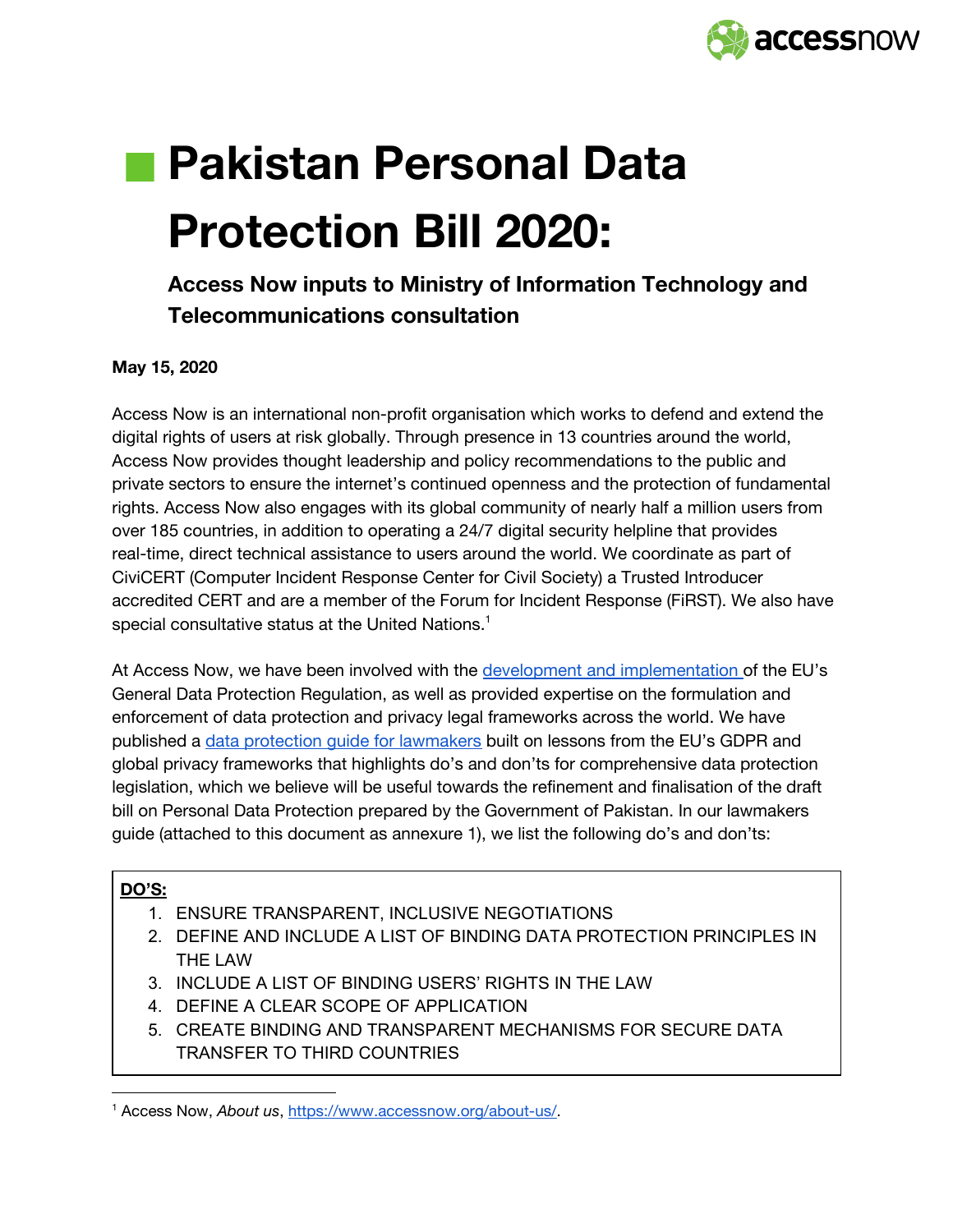

- 6. PROTECT DATA SECURITY AND DATA INTEGRITY
- 7. DEVELOP DATA BREACH PREVENTION AND NOTIFICATION MECHANISMS
- 8. ESTABLISH INDEPENDENT AUTHORITY AND ROBUST MECHANISMS FOR ENFORCEMENT
- 9. CONTINUE PROTECTING DATA PROTECTION AND PRIVACY

#### **DON'TS:**

- 1. DO NOT SEEK BROAD DATA PROTECTION AND PRIVACY LIMITATIONS FOR NATIONAL SECURITY
- 2. DO NOT AUTHORISE PROCESSING OF PERSONAL DATA BASED ON THE LEGITIMATE INTEREST OF COMPANIES WITHOUT STRICT LIMITATIONS
- 3. DO NOT DEVELOP A "RIGHT TO BE FORGOTTEN"
- 4. DO NOT AUTHORISE COMPANIES TO GATHER SENSITIVE DATA WITHOUT **CONSENT**
- 5. DO NOT FAVOUR SELF-REGULATION AND CO-REGULATION MECHANISMS

We have analysed the version of the Draft Data Protection Bill that was published in April by the Ministry of Information Technology and Telecommunications of the Government of Pakistan for public comment. We below provide our initial inputs on the current text of the bill as they relate to the parts of our lawmakers guide recommendations that we believe are most relevant. As the consultative review process continues, we hope to provide further analysis to stakeholders to help ensure the eventual enactment of a strong data protection law in Pakistan that advances privacy for all.

# **1. INCLUDE A LIST OF BINDING USERS' RIGHTS IN THE LAW**

# **[Recommendation: Amend current text and insert clauses in chapter III of draft bill]**

Currently, the draft bill provides several binding data protection user rights - and implementing measures for the same. However, it misses two crucially important rights that we believe are crucial for global best practice in data protection laws. Namely:

● **Right to portability**: It enables users to move certain personal data they have provided from one platform to another offering similar services. To facilitate this process, interoperability between services should be encouraged.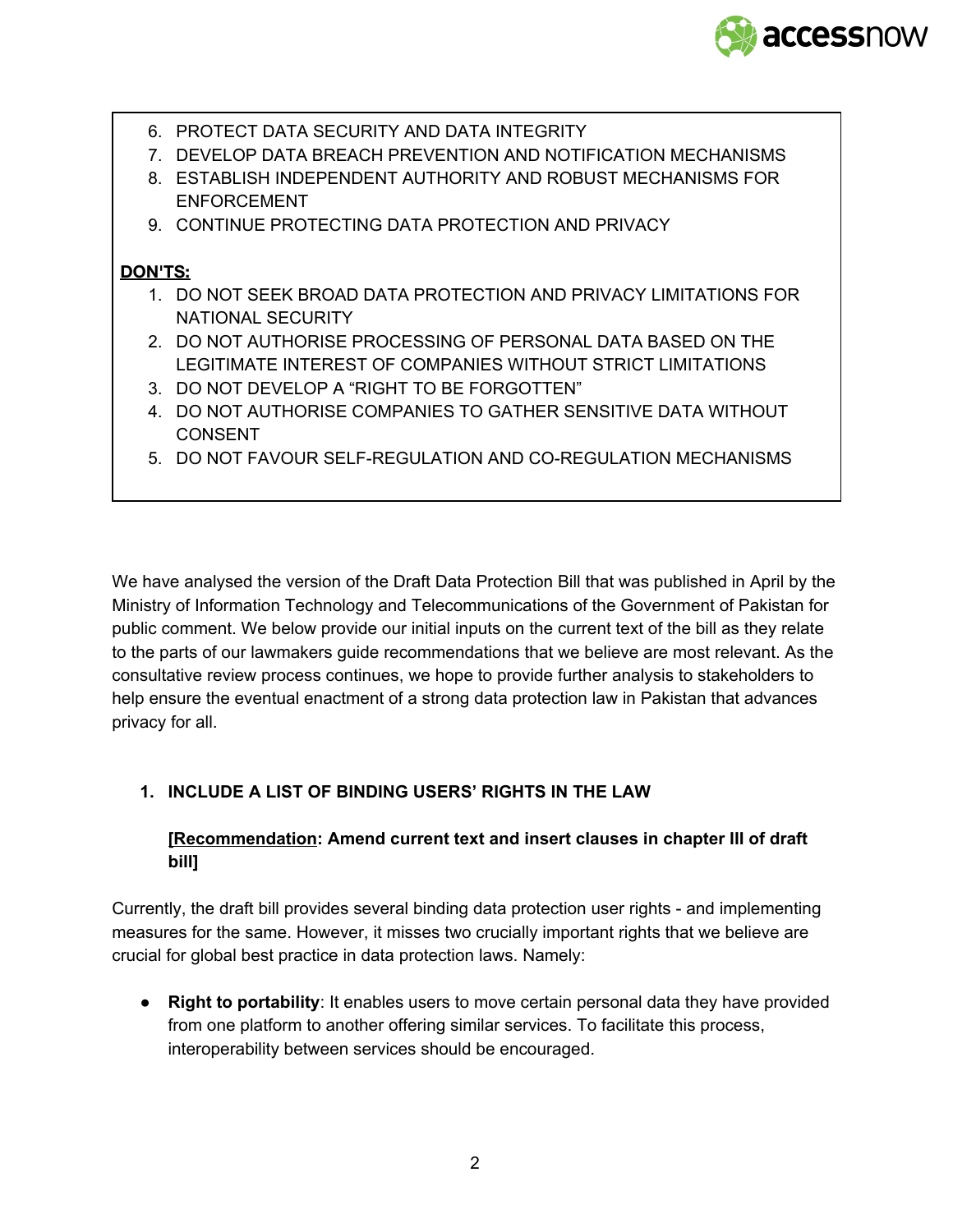

● **Right to explanation**: It empowers users to obtain information about the logic involved in any automatic personal data processing and the consequences of such processing. This right is crucial to bring accountability and transparency in the use of algorithms to make decisions that impact users' lives.

We recommend that these rights be added in the form of substantive clauses inserted into chapter III of the bill.

Furthermore, the bill introduces a payment requirement for the exercise of certain rights, including the right to access. For rights to be accessible and to prevent discriscrimination, the exercise of data subject rights shall not be dependent on payment and be free of charge. We recommend that the bill is amended to ensure that the exercise of all data rights are free of charge.

# **2. CREATE BINDING AND TRANSPARENT MECHANISMS FOR SECURE DATA TRANSFER TO THIRD COUNTRIES**

#### **Recommendation: Amend clauses 14 and 15 in draft bill.**

The draft bill regulates the transfer of personal data, including cross border transfers. This is in line with many global practices, and we believe that secure data transfers across borders should be done so in a manner that they ensure binding protection for the rights of users and transparent mechanisms. We are currently concerned by the language proposed in clauses 14 and 15 of the bill, which would create restrictions on the processing and storage of "critical personal data" and powers to the Federal Government to choose to prohibit or exempt such restrictions. Firstly, this language uses terms which are not clearly defined in the draft bill itself. Clause 2(o) defines "Critical Personal Data" as that which is "to be classified by the Authority with the approval of the Federal Government". In effect, critical personal data will be whatever is classified as such by the Personal Data Protection Authority (PDPA) and the Federal Government, with no restrictions or guidance on such powers. Such overbroad classification powers appear to be a case of excessive legislative delegation to the executive, and will leave space open for abuse impacting the fundamental right to privacy as well as uncertainty to actors in the ICT ecosystem. Secondly, by this current text, the draft bill appears to be seeking to establish a data localisation regime in Pakistan under the garb of data protection. That is reinforced by the fact clause 15 states that the PDPA "shall also devise a mechanism for keeping a copy of personal data in Pakistan to which this act applies". We have consistently advised that data localisation is not — and should not — be a prerequisite for enforcement of data protection rules. A requirement such as this would facilitate third-party abuse of personal data and infringe on users' right to privacy, as actors would know where data is located. And mostly importantly, such proposals go against the spirit and objective of a data protection and privacy legislation and would make the final Data Protection Act of Pakistan - if enacted in the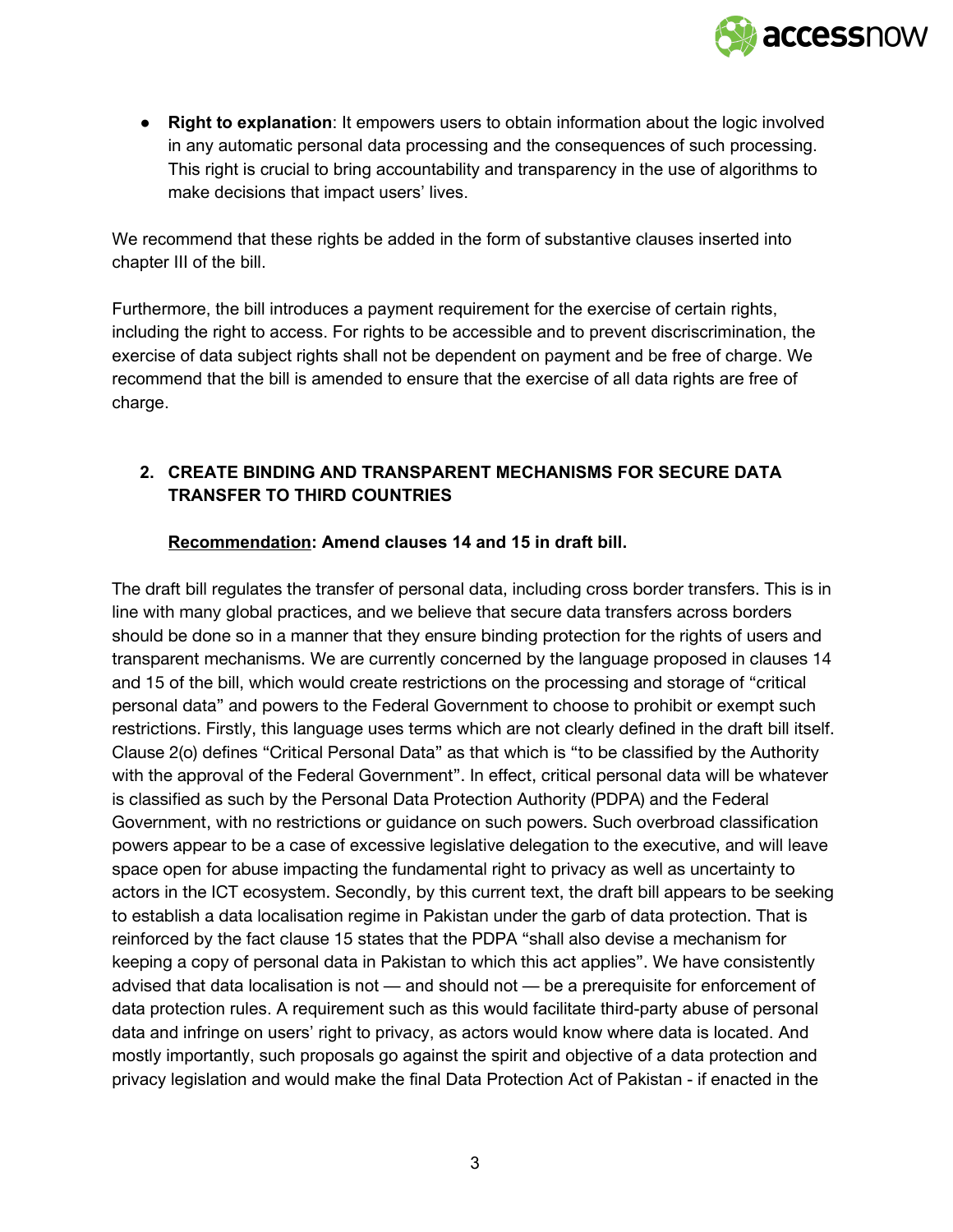

form - inconsistent with global standards, harming its possibilities of securing data protection adequacy status with other jurisdictions.

# **3. DEVELOP DATA BREACH PREVENTION AND NOTIFICATION MECHANISMS**

#### **Recommendation: Amend clause 13 in draft bill.**

It has been our recommendation based on our experience with data protection law making that notification to users should be a requirement for any data breach of personal data, which includes any personal data submitted by the data subject or acquired by the data processor (such as photos). Notification should be timely, easy to understand, and comprehensive, and remediation options should be clearly indicated and accessible. Leaving too much discretion to organisations can result in a law that falls short of empowering users to take control of their information. Organisations suffering a data breach have an obvious economic interest in downplaying the risks associated with a breach and not notifying users, which could result in unaddressed data protection and security violations. Data subjects shall be notified when accounts or personal information are compromised so that they can take all necessary steps to prevent further abuse of these data which may include theft, or fraud. We encourage lawmakers around the world to avoid those shortcomings and develop unambiguous data breach prevention and notification mechanisms.

We are concerned that the current text of clause 13 of the draft bill pertaining to data breach notification falls short of this standard. It currently only mandates that a data breach has to be reported expeditiously to the PDPA. It does not require that PDPA to help facilitate notification to data subjects, nor does it clearly state that data controllers and processors are legally permitted - and obliged - to inform affected users expeditiously. This should be clearly included in the law, by suitably amending this clause.

# **4. ESTABLISH INDEPENDENT AUTHORITY AND ROBUST MECHANISMS FOR ENFORCEMENT**

# **Recommendation: Review and amend chapter VI of draft bill, including clauses 32, 34, 38, 39.**

The importance of a well designed, independent regulatory authority in a data protection law cannot be overstated. In our global lawmaker recommendations, we have emphasised that even the best data protection law in the world would be close to meaningless without an authority having the powers and resources to monitor implementation, conduct investigations, and sanction entities in case of (repeated, neglected, or willful) data protection violations.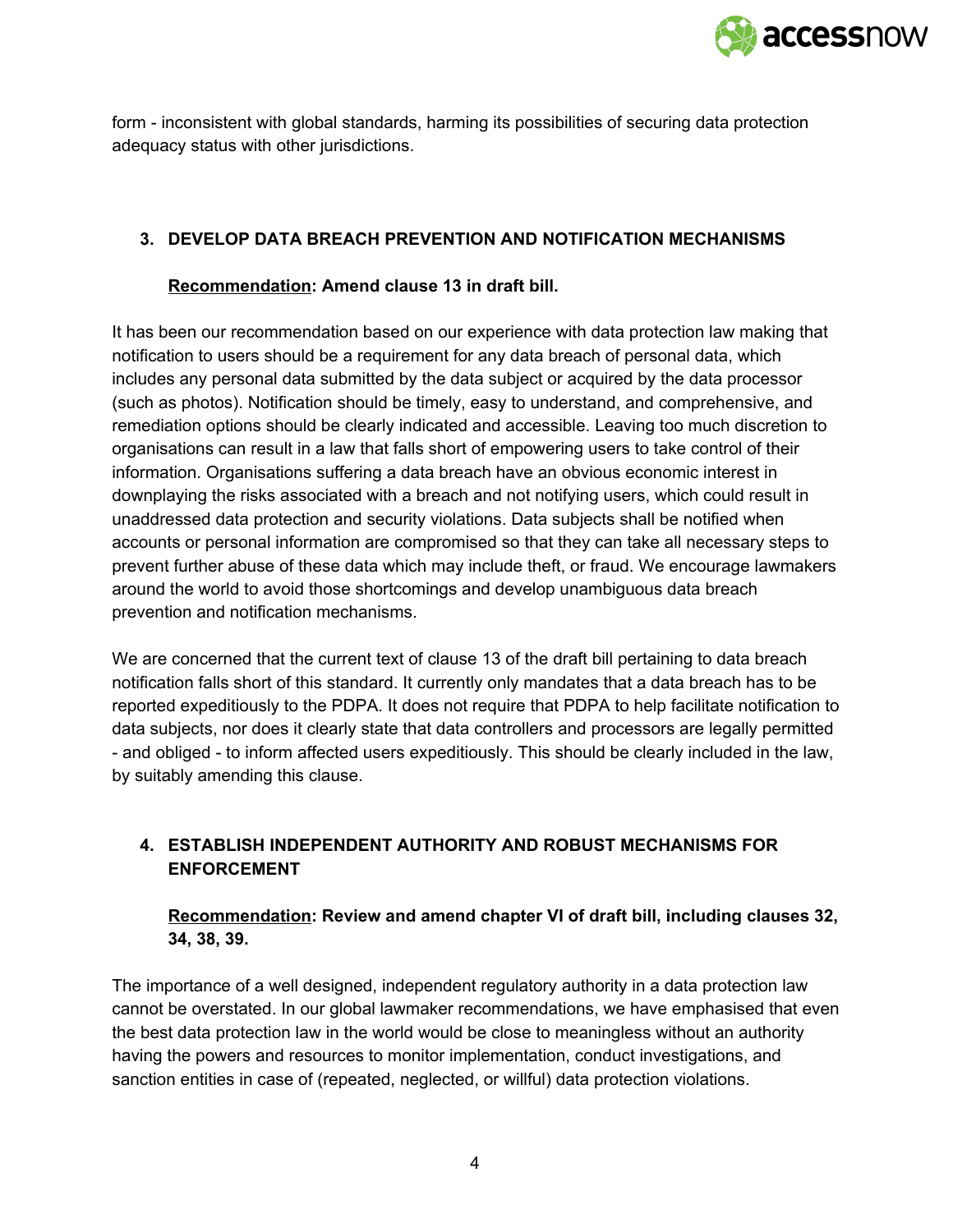

We are concerned that the current text of the draft bill would result in the creation of a PDPA that falls short of having an independent data protection authority. Currently chapter VI of the bill, particularly clauses 32, 34, 38 would result in a PDPA that is not sufficiently independent of the executive branch. It proposes that several representatives of existing Federal Government ministries will sit *ex-officio* on the PDPA and will take part in the proceedings and decision-making of the PDPA. This is also further concerning given that the quorum of the PDPA is fixed at three members attending, which could lead to situations where the executive branch ex-officio members are able to effectively run the affairs of the PDPA without the independent, full-time members.

Additionally, the appointment process for the members is not sufficiently developed to ensure that independent, talented experts are appointed to the PDPA. The text only states that the Federal Government shall appoint them, with no indication of an independent appointment process, cross stakeholder input, or legislative oversight or involvement. The text in fact indicates that the Federal Government also has the power to change the appointment process at any time, without any requirement of approval, review, or legislative amendment by the Parliament of Pakistan. This executive branch influence is exacerbated by the fact that the draft bill provides the decision-making power and control over wages of the members of the PDPA to the Federal Government. Even if the members and staff seek to ensure its independence, their efforts can be legally overridden by the power granted under clause 38 to the Federal Government to issue binding policy directives to the PDPA.

Independence of the PDPA and its government body is crucial, especially given that often it will be government agencies and government service related data transactions that may end up before it for investigation and adjudication.

International cooperation by the PDPA - crucial in this world of the global internet and cross-border data flows - is also made subject to pre-approval by the Federal Government; a requirement of coordination or advice of the Federal Government may be more appropriate and allow for more efficient, faster global cooperation for sharing best practices, relevant information, and effective enforcement.

# **5. DEFINE A CLEAR SCOPE OF APPLICATION; and DO NOT SEEK BROAD DATA PROTECTION AND PRIVACY LIMITATIONS FOR NATIONAL SECURITY**

#### **Recommendation: Review and amend clauses 24, 30(2) in draft bill.**

In our lawmakers guide, we note that any national security exceptions in a data protection law must be prevented and limited to clearly defined, necessary, and proportionate measures that include judicial oversight and accessible remedy mechanisms. Legislation should not give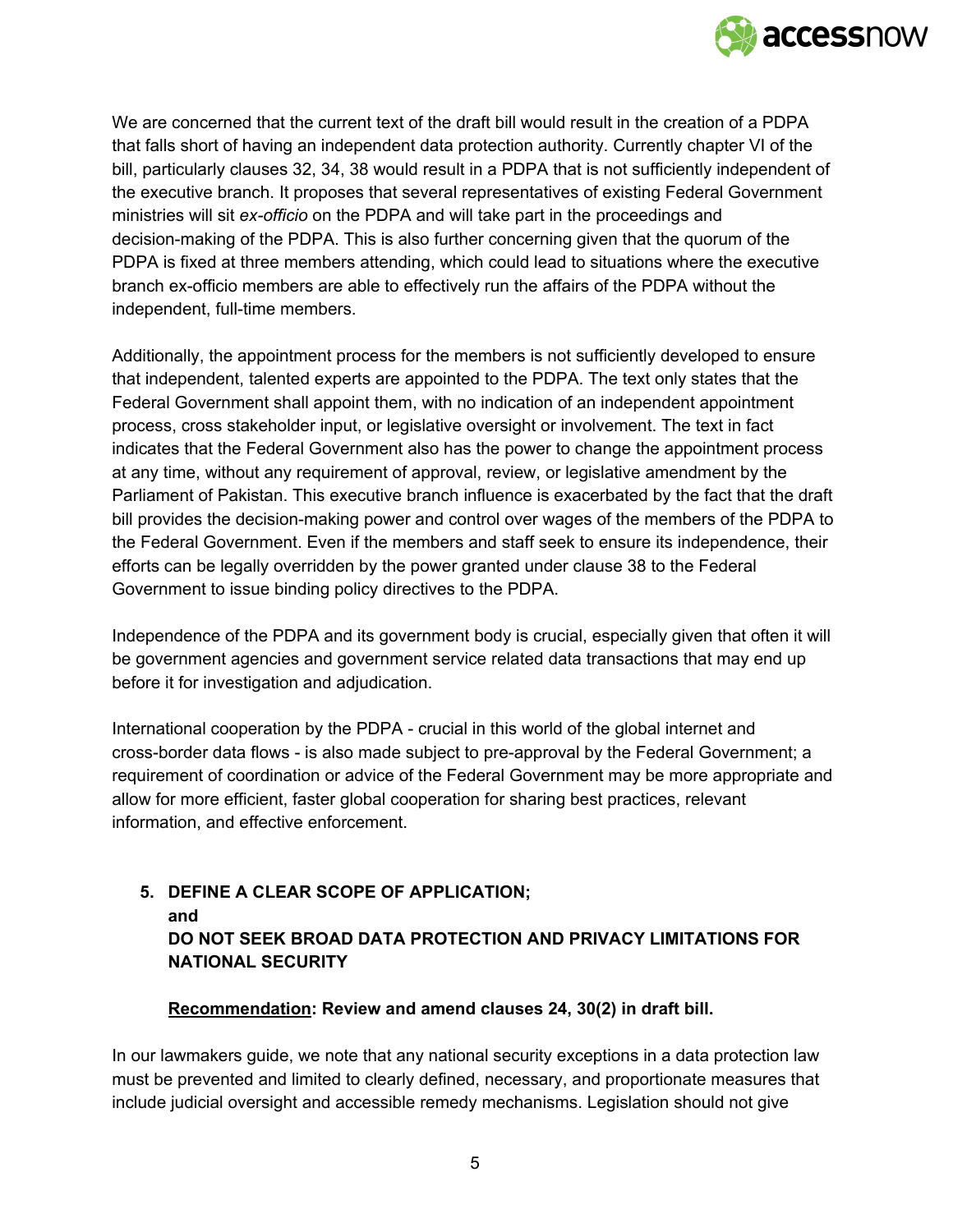

governments and public entities the capacity to shield themselves from the obligation to protect users' right to data protection. In fact, countries have a security interest in safeguarding personal data held by government agencies.

Furthermore, obligations under data protection law should clearly apply to both the private and public sector. Public authorities are increasingly collecting individuals' information, getting access to private-sector databases, or otherwise building large databases of personal data. This processing shall be subject to clear obligations for the protection of individuals' personal information, the same way that processing by private entities is regulated

Provisions in the draft bill provide exceptions to other data protection mandates to law enforcement and security agencies, particularly by the use of the broad term of data relating to "the prevention or detection of crime or for the purpose of investigations", "the apprehension or prosecution of offenders", or "the assessment or collection of any tax or duty or any other imposition of a similar nature". It would be better to state the specific laws under which such activities would be regarded as legitimate exceptions, and ensure that those meet international human rights law standards, particularly those of necessity and proportionality.

Additionally, the law allows for a wide power to restrict processing of data on security grounds that the Federal Government totally controls, stating that "the processing of personal data in the interests of the security of the State provided that the processing of personal data shall not be permitted unless it is authorized pursuant to an express authorization by the Federal Government and in accordance with the procedure to be laid down by the Federal Government in this regard". This may be an overbroad power, particularly since the establishment of the procedure to be followed by the Federal Government is delegated to the Federal Government itself to establish, with no legislative oversight or other checks.

# **6. ADDITIONAL AREA OF CONCERN**: **Avoid creating a data protection "licensing framework"**

# **Recommendation: Amend clause 34(f) to omit any reference to powers for a licensing framework.**

Data protection laws are meant to provide clear, enforceable data protection rights to users, set in place principles to govern the consent, processing, use, and transfer of data, and ensure effective enforcement and oversight of the activities of data controllers and processors. The regulatory focus flows from activities that touch upon personal data. They do not require licensing, in the manner that might be seen in areas dealing with natural resources or relevant policy needs that justify such additional control. A data protection "licensing" framework would be overbroad, not workable, and may chill the easy development and use of ICT services by users that are often crucial for the exercise of their human rights in our digital age.